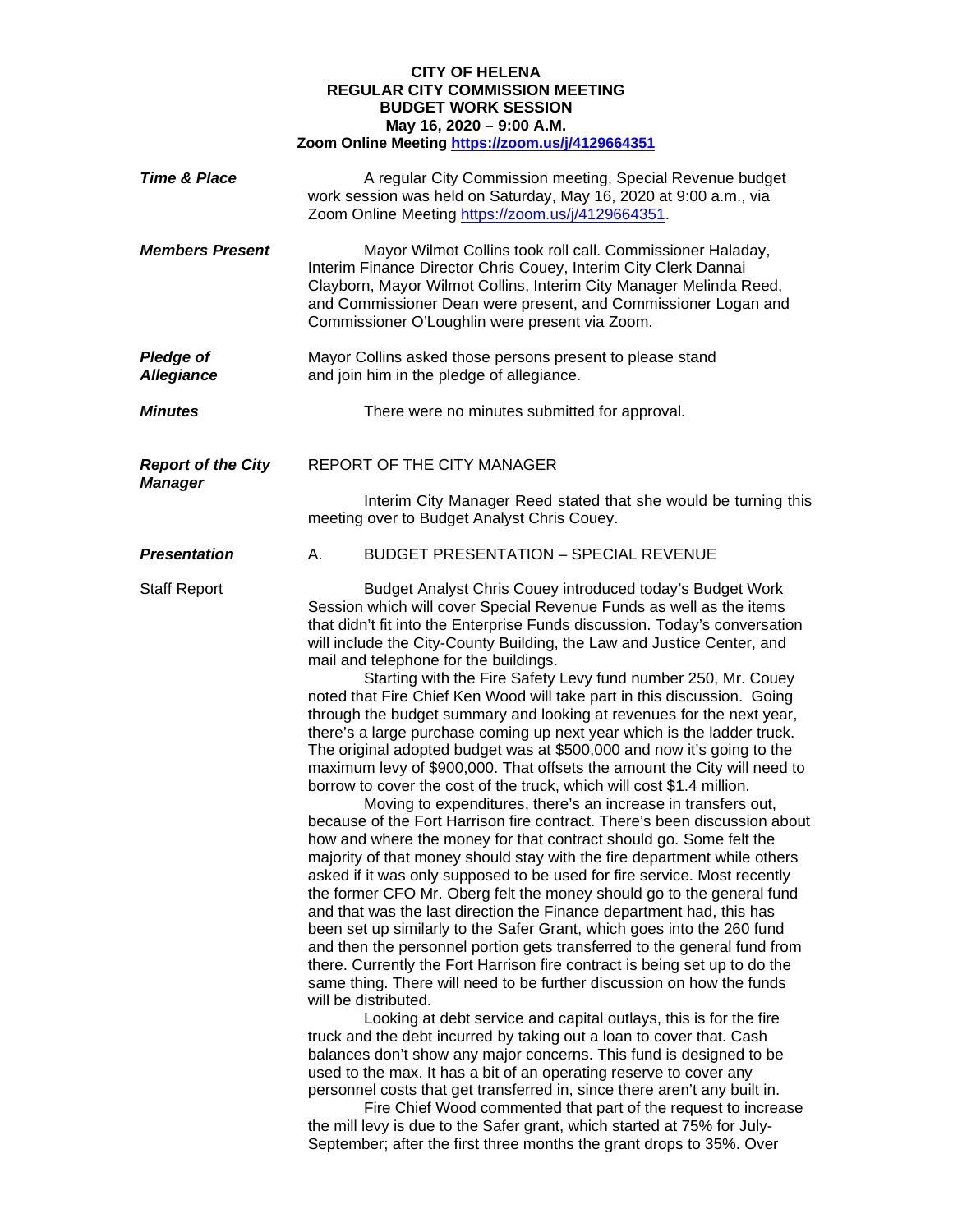three years the grant eventually runs out so the fire department takes on more cost. That and the ladder truck are the biggest increase there. He provided additional background information about the Fort Harrison money and associated costs. The initial intent of the contract was to use that partly for the fire truck and also work with the City Manager's office to establish an inspector position to help cover building inspections and related services at Fort Harrison. There's also a need for more fire inspections within the city.

Mayor Collins asked if the Fort Harrison funding isn't funding personnel costs, then is there any excess there in the levy that can overlap at all. Mr. Couey said if the fire safety levy fund was allowed to keep the entire \$300,000 of the Fort Harrison contract, that could offset it. The relationship between the levy fund and the general fund as it relates to the fire department is the Fire Department will only receive any capital from the 260 fund, not from the 440 fund. The money from the Fort Harrison contract might offset the levy enough it wouldn't have to be raised to the max to cover it only if all the contract money remained in the fund without being transferred to the general fund.

Commissioner Dean asked in that contract would cover any of the additional expenses that would be incurred for calling people in to work overtime. Chief Wood and Mr. Couey confirmed that it would. The raise in the current fire safety levy to \$900,000 would basically cover the current and future projected expenses with increases in union contract pay and the Safer grant running out.

Chief Wood commented that what happens with the Fort Harrison money depends on whether the City opts to go forward with the new inspector position and this is something he'll need to work with the permanent City Manager on.

Mr. Couey explained that the levy itself is partly to pay for personnel costs that are transferred, but mostly to secure capital for the Fire Department. Increasing the levy to the max, per the vote, would be to offset a down payment on the ladder truck – of a \$1.4 million truck, the loan is set at \$1 million with a debt service of \$200,000. It's better in the long term to offset the debt service as much as possible. Raising the levy to the max is a short term plan to offset the capital outlay for the firetruck not something that will stay in place long term. It would be re-evaluated in FY22. Chief Wood provided some further background information about what he's looking at budget-wise for the Fire Department over the next five years.

Commissioner Haladay asked about the transfer of funds out of the Fort Harrison contract into the general fund; he's assuming that's accounted for in the general fund as it stands in the adopted preliminary budget to date. Do the expenditures over revenues in the preliminary budget reflect the increase of \$317,000? Mr. Couey confirmed that was correct. There's a direct correlated loss moving money back and forth.

Commissioner Haladay asked if the Safer grant's going to dial down and at this point there are no plans to reduce the Fire Department's personnel force – at some point will the City have to fully rely on this level to fully offset the fixed personnel costs along with any future negotiations. Mr. Couey confirmed at some point the levy will have to be maxed out eventually even if it's not done right now. Regarding inspections at the fort, Commissioner Haladay commented he wasn't sure if the contract allows the City to mandate what the Fort does given the additional dealing with the federal government.

Chief Wood explained that Fort Harrison is part of the State, so the City can go in and inspect state buildings and tell them what needs to be changed. Commissioner Haladay asked if an inspector was set up if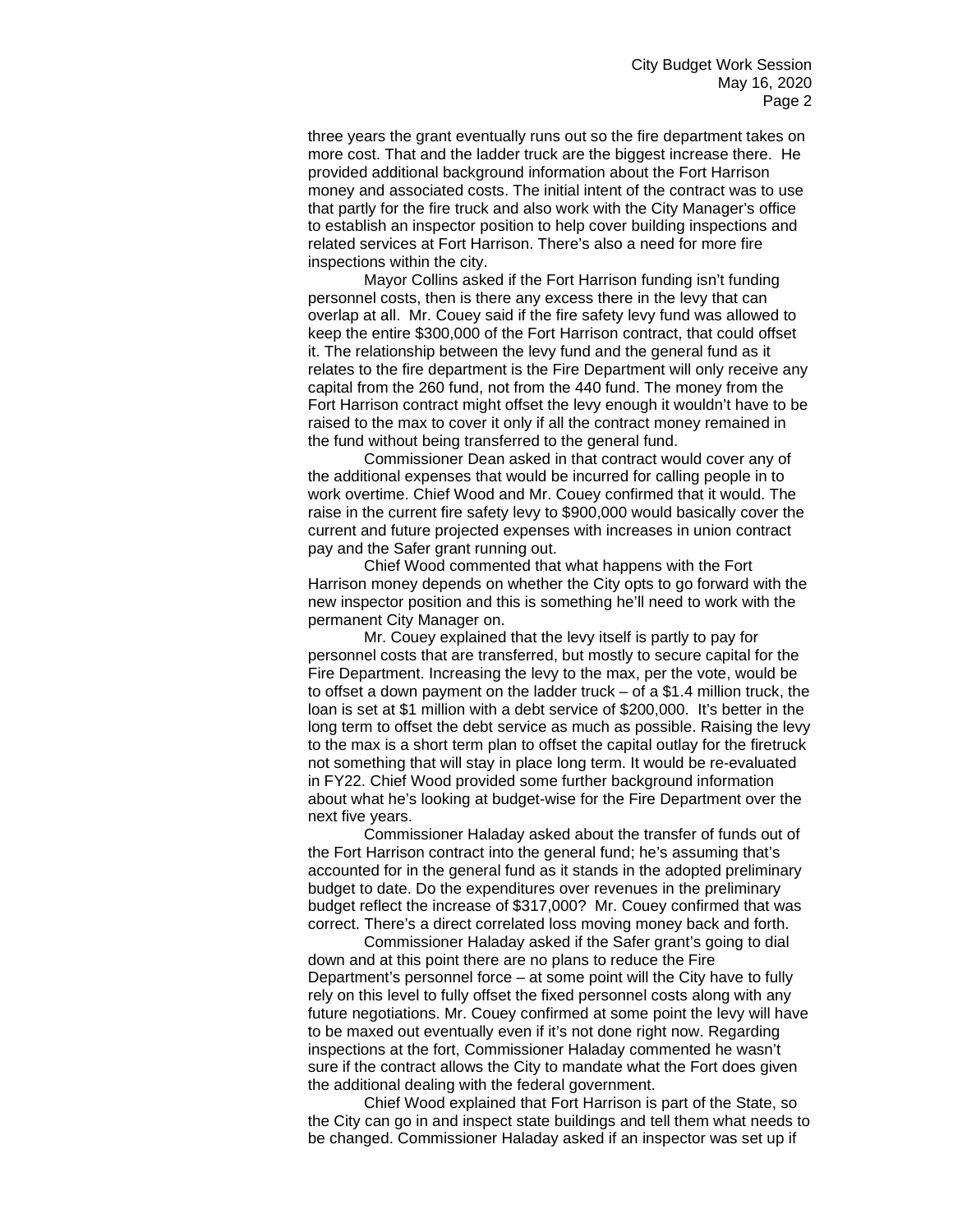that would be the City trying to make the fort do more inspections or if that position's role would be more working within the City. Chief Wood said the inspector would spend the vast majority of their time in the city. Commissioner Haladay inquired if the City Attorney has confirmed if there's anything specific in the Fort Harrison contract that is more than policy on the City's part. Chief Wood indicated he'd had a brief conversation with City Attorney Jodoin and had the impression that the money can be put in the general fund to be used as needed as long as the City meets their commitment to Fort Harrison, which doesn't necessarily require the full \$317,000.

Commissioner Haladay commented that it would be helpful when looking at the numbers for next year, to track anything possible to determine what the Fire Department will need ahead of the next discussion. Chief Wood confirmed he'll be doing that in order to start working with the new City Manager about the department's needs.

Commissioner Logan commented about the levy and stated he's comfortable going to the max there, since the public overwhelmingly voted for this levy. At the time the understanding was it was about a \$300,000/\$600,000 split although none of the language in the ballot initiative or the resolution specifies what the money should be spent on. The initiative enabled the fire department to get a more regular infusion of capital which tends to have more big-ticket items in this particular fund. As far as the history of the Fort Harrison contract, the fire department might be the third or fourth provider for Fort Harrison, after the V.A. to rural fire and now to the City. Because of the instability this isn't necessarily guaranteed money. The fire department still has funding issues so it would have been nice if this money wasn't put into the general fund. Another point of discussion for the near future is the need for a third station to effectively deploy the current firefighters. There's also the inspection/fire prevention bureau; in the early 1990s there used to be two inspectors, a deputy fire marshal and the fire marshal so the staffing in the bureau is insufficient to meet the demand of city inspections much less than the fort as well. Another consideration relative to fire prevention is the idea of someone within the department to deal with wildfire issues. Other western communities have a specific position dedicated to that alone. Commissioner Logan expressed disappointment that the \$317,000 didn't stay specifically with the fire department to be used for a few years to assist with needs there.

Commissioner Haladay said that ultimately the place where the \$317,000 goes ultimately is up to the Commission. This isn't yet set in stone and not necessarily a future conversation. If the Commission wants to take this full amount from the general fund and put it back into the fire safety levy fund, now's the time to have that conversation for FY21. If someone wants to make that proposal, then now's the time to make it. He had asked Mr. Couey about the \$317,000 going into the general fund, which Commissioner Logan and Commissioner O'Loughlin commented on, there are consequences to the general fund. There are other decisions to be made regarding the general fund that have been proposed but haven't been considered yet. Now's the time to start the conversation about the fire safety levy fund and whether to move the general fund numbers further into the red. His question is if the Commission wants to have that discussion today.

Commissioner O'Loughlin asked Mr. Couey about moving the mills up and what the additional number of mills that would be levied. Mr. Couey said he hasn't done that calculation yet but ultimately the number of mills is arbitrary at the point of moving up this dollar amount. The way the law and resolution works is based on the dollar amount from year to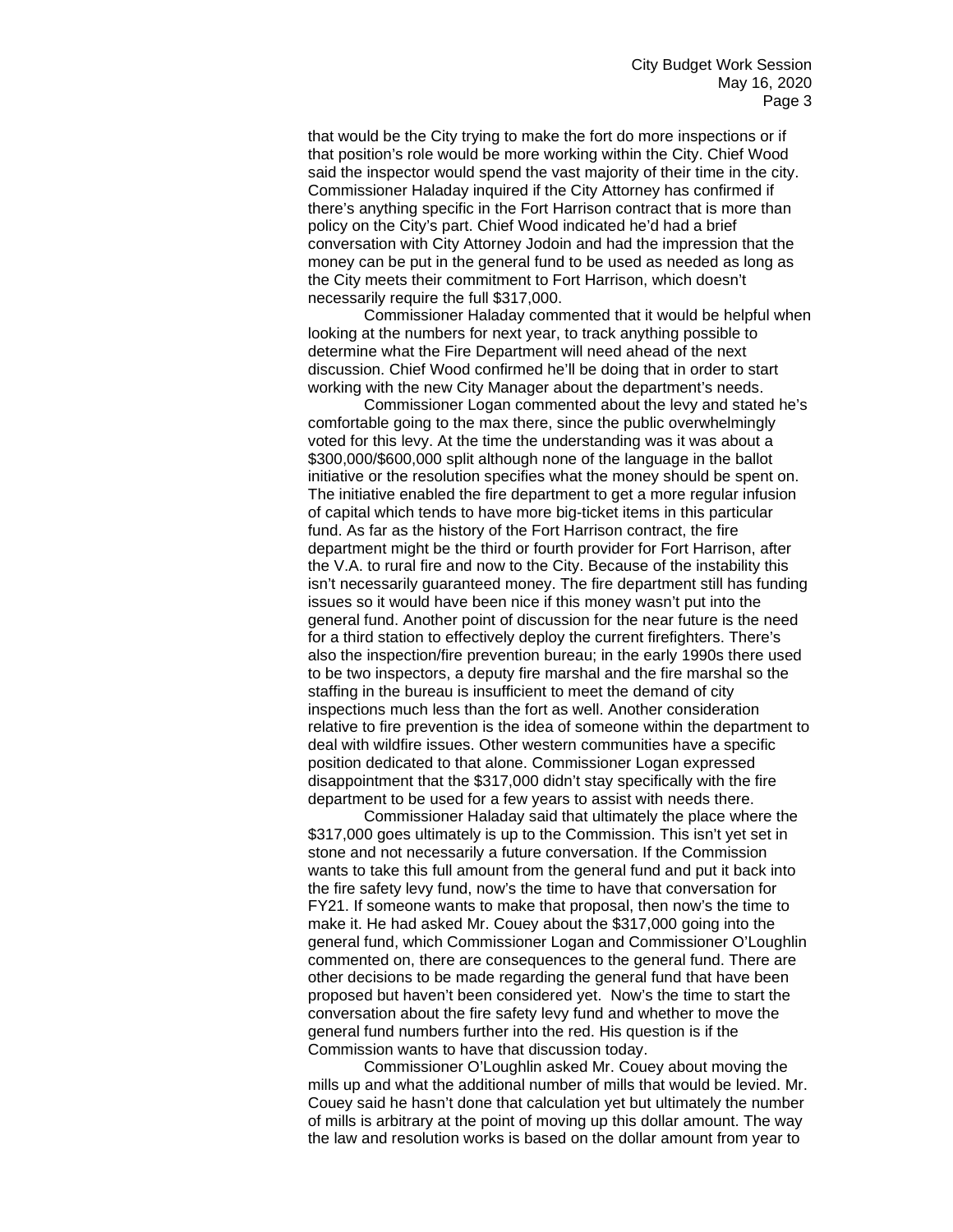year and the maximum allowable dollar amount based on the prior year, not necessarily the mills. He can do the calculation about how many mills it would be but in the end it's all about the dollar amount.

Commissioner O'Loughlin commented the amount of mills isn't irrelevant for property tax payers in the community, so that's something to be aware of. She agreed that when the voters approved this on the ballot, the Commission knew that this would ultimately need to be levied for the full number of mills at some point in the future. Her impression similar to Commissioner Logan's comment was that the majority of the mills were to go to the personnel costs not to capital, so she expressed concern over raising this to the max for capital expenditures even if they're warranted. Personnel costs would have to be shifted to this fund, so it's important to project out for the next 2-3 grant since the Safer grant will go down, and the question is what that will do to this fund.

Commissioner O'Loughlin said she had two questions about this particular expenditure. First of all a question to Chief Wood is are there other big capital expenditures that are anticipated in the next couple of years? Secondly to Mr. Couey, if the Commission could consider utilizing more debt, and then using the levy to pay off that debt over time so that the mills aren't raised to the max this year but sometime in the future.

Chief Wood said if this levy was raised to the max now, that allows the department to take care of a lot of capital needs before the money is needed to cover wages and personnel costs. If this is postponed, then most of the money will go towards personnel and capital funds will be cut into. He doesn't expect another \$1.4 million capital expenditure like the ladder truck in the future, except for potentially a training facility which Commissioner Logan mentioned regarding a third station. The department is at the point where that needs to be considered – if they lose the training facility at the airport, then they'll have to decide if it makes financial sense to do the third station and a training facility together. As far as other upcoming capital expenses in the next couple of years, the department has three defibrillators that are aging and need to be replaced, at \$36,000 each. There's an apparatus replacement schedule projecting when vehicles will need to be replaced and the anticipated costs for paying cash for each expenditure, for vehicles, facilities and equipment needs. If the Department wants to be prepared to replace these items when they need to be replaced, the full \$900,000 will be needed. If not, what will happen is replacements will be put off and then you end up with unreliable equipment. Money will end up being spent where it's needed to keep the basic operations of the department running safely both for firefighters and the general public.

Commissioner O'Loughlin asked about the contract with Fort Harrison and inquired if there are other contracts for fire services. Chief Wood answered there's just one for the West Side Fire Service District. Besides there are just mutual aid agreements, not any other contracts. Commissioner O'Loughlin inquired about other areas where the department has mutual aid agreements and asked for confirmation that the City doesn't receive revenue there. Chief Wood stated that's correct, it's not a matter of revenue just mutual agreements to help each other out, which over time has helped the department.

Commissioner O'Loughlin asked about the West Side Fire Service District and where those funds go – do they go into the general fund? Mr. Couey confirmed yes those go into the general fund. Commissioner O'Loughlin commented that this account was set up for the levy, so she appreciates the desire to keep as much of the funds as possible for fire expenditures, but it seems odd that Fort Harrison funds are even going into this fund. Mr. Couey commented that's because the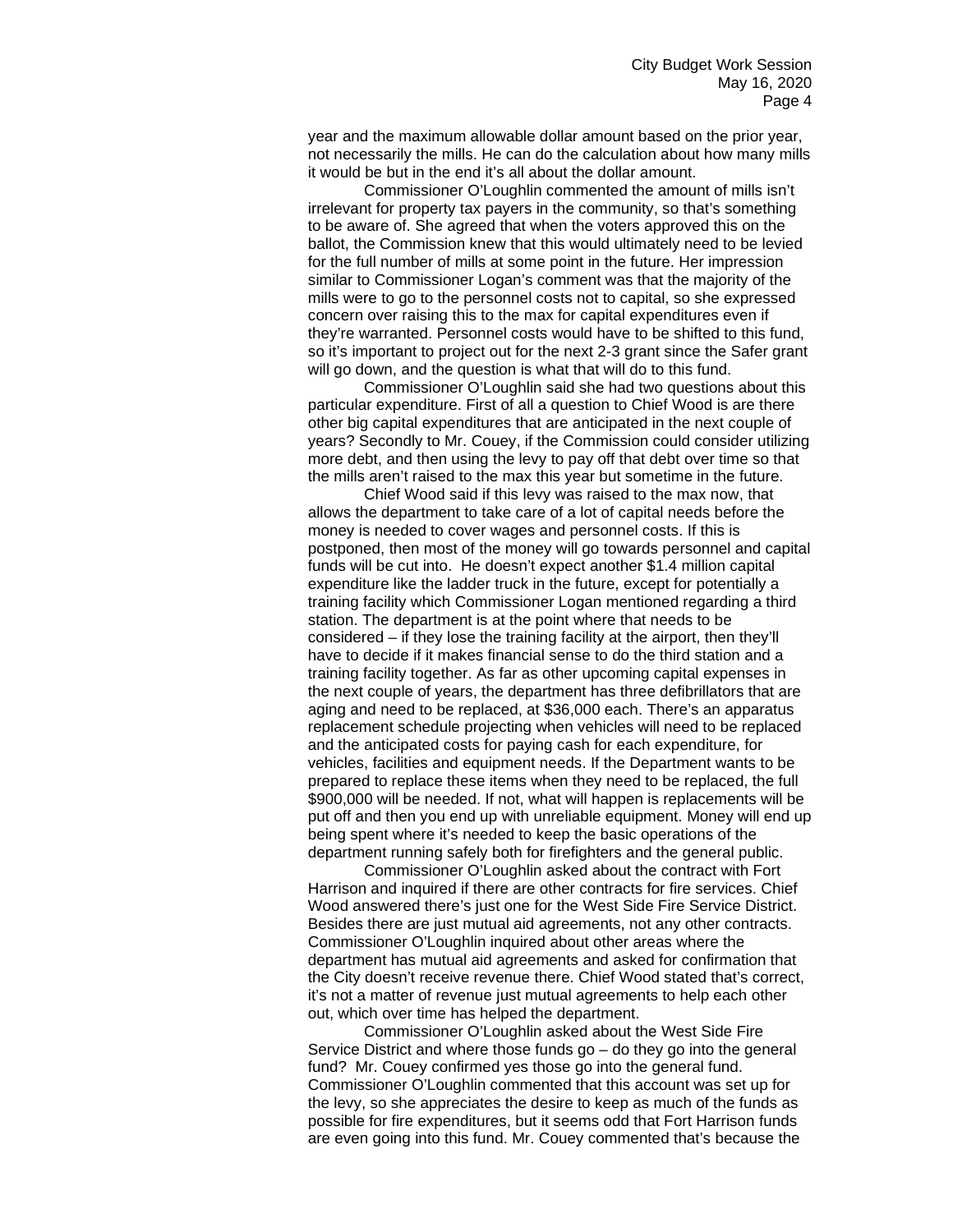West Side contract pre-dates the levy and the last direction the Finance department got was that this money should go to the general fund; however that was from the previous finance director and without any input from a permanent City manager. As of right now this money is funneled through the levy fund but not staying there; it's being transferred to the general fund. This was a way to track the funds in order to keep this conversation open and get input from the Commission.

Commission O'Loughlin asked Mr. Couey if it's possible to issue additional cost to cover the capital expenditure costs rather than raise the levy this year. Mr. Couey said technically yes; the debt amount could be raised from \$1 million to \$1.5 million, but the debt service shown scheduled for next year is half a year's worth of payments. The debt service on the \$1 million loan is \$200,000; taking the loan to \$1.5 million would result in \$300,000 debt service payments per year. To offset that by raising the levy to cover the debt service, that already brings it up to about \$800,000.

Interim City Manager Reed commented that this is an issue that should be revisited in a separate conversation so that this budget work session can get through the other funds today. Her proposal is that this be put on either the next work session on either May 20 or May 26 or on the agenda for the next administrative meeting on May 27. Mayor Collins suggested this discussion be moved to the next work session.

Commissioner O'Loughlin asked Ms. Reed if it's possible to project out 1-2 years for this fund, including what is the Safer grant for FY22 and what are the potential capital expenditures coming up. Another thing to consider is the Commission knew this additional \$300,000 was added to the voter levy to provide these funds for capital expenditures it would lift some pressure from the 440 fund, but there wasn't necessarily an agreement that the fire department wouldn't access funds from the 440 fund if needed.

Chief Wood asked that if the Mayor or Commission have specific questions those should be communicated to the Interim City Manager and he'll get those from there and respond. He will produce a document outlining upcoming needs for the next meeting.

Commissioner Logan agreed with Ms. Reed's suggestion to move this conversation to the next work session.

Mr. Couey introduced the next fund for discussion, Community Development Block Grant/HOME Grant, fund number 226. Community Development Director Sharon Haugen joined the work session via Zoom. As an overview, there's one remaining drawdown for this year on the Guardian Apartments from the HOME Grant. Looking at next year, the newer program is the CDBG Grant for the Center for Mental Health. There's also funds for the Main Street Program going forward. Expenditures match up with what's being brought in for those programs with a minimal administrative reserve.

Director Haugen commented that the Center for Mental Health building is an eight-unit building that will be built across from the Center for Mental Health and it's designed for homeless men or youth dealing with mental health issues. Construction should start this summer. The \$15,000 in the Main Street Program is the grant that the Department received for the Cruse Ave. Revisioning Project.

Commissioner Haladay asked about the Dept. of Commerce releasing new CDBG grants and about the possibility of more federal funding coming along. He asked if the Department has looked at or had any conversations about any of these in the long-term, also including COVID-19-related issues. Ms. Haugen said yes, the Department has looked into that. What the Dept. of Commerce initially released was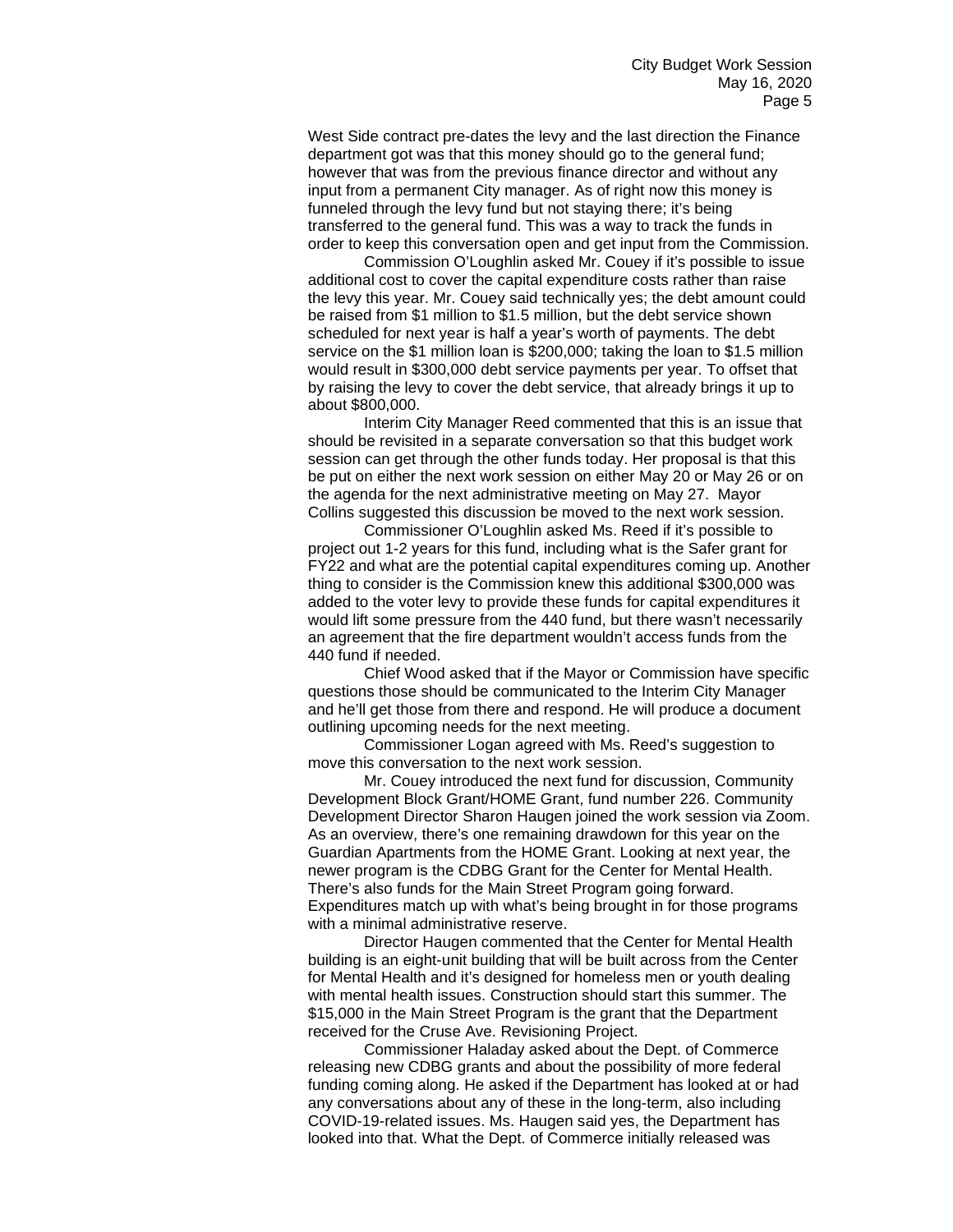regular housing and public facility grants. There is still a certain amount available for COVID and the department is working on guidelines. A major project that seems to be coming forward in the community is the need for a women's shelter, so the Department will be working with community groups to see what that would look like and if it would fit best with public facilities or with COVID funds. There will be somewhat fewer restrictions on the COVID funds. Planner Ellie Ray has been meeting with the BOA on department's staff and rehab people and the Dept. of Commerce administrator that manages the BOA program.

Commissioner Haladay asked if there was any indication about when the timeframe for applications is going to open since there will be a significant amount of competition coming in, and what is the City doing as far as a project that could be put out there as soon as possible in order to be a competitive entity for funds. Ms. Haugen said in answer to the first question, she's heard from Jennifer Olsen, the division administrator, that they're not working on guidelines for COVID currently since they're partly responsible for reviewing all the applications for the early money release. An issue with the women's shelter is longer-term: there isn't an entity to manage the project. The design would be the first part, and construction would be further out. Other uses of these funds that seem to be the most valuable are to rehab existing facilities in case they have to be used again as emergency shelters.

Commissioner Haladay commented that maybe a discussion could be set up once those guidelines open up, to recognize the timeline and decide as quickly as possible how to spend the funds, in order to not be caught with a short window of time or unprepared to submit an application. Ms. Haugen agreed that this is the goal and is the reason the department is communicating with the different entities involved. It's been a moving target as the COVID situation has progressed and the Dept. of Commerce's identification of eligible projects has been changing as money becomes available. The goal is to submit as good a project as possible in anticipation of the Dept. of Commerce's guidelines. Commissioner Haladay asked if there was a limited number of projects and Ms. Haugen answered the City can do one housing project and one public project but there aren't yet guidelines for the Block Grant COVID Cares funding. Commissioner Haladay recommended that given the amount of actual community needs if there are any questions as to direction or conversation that needs to be had, that needs to be brought to the Commission to determine policy since there are many opinions among different groups about what constitutes a good application project.

Commissioner Dean expressed support for the direction Ms. Haugen has proposed since this is a need that continues to need filling. The COAD expressed being on the same page as far as what they want when COVID crisis is over.

Ms. Haugen commented that in the near future something could be set up either at an admin meeting or a special meeting, when a better description of different eligible needs might be available, to try to bring in different ideas and make sure different members of the community are invited like a needs assessment hearing that's done each spring with the county. Commissioner Haladay expressed agreement with that idea and asked if it's possible to push it out past the budget season depending on when applications are expected to open. Ms. Haugen stated that sounds like a reasonable timeline given conversations with the Dept. of Commerce.

Commissioner O'Loughlin commented that the funds under the CARES Act, CDBG can be expended up until September 30, 2022,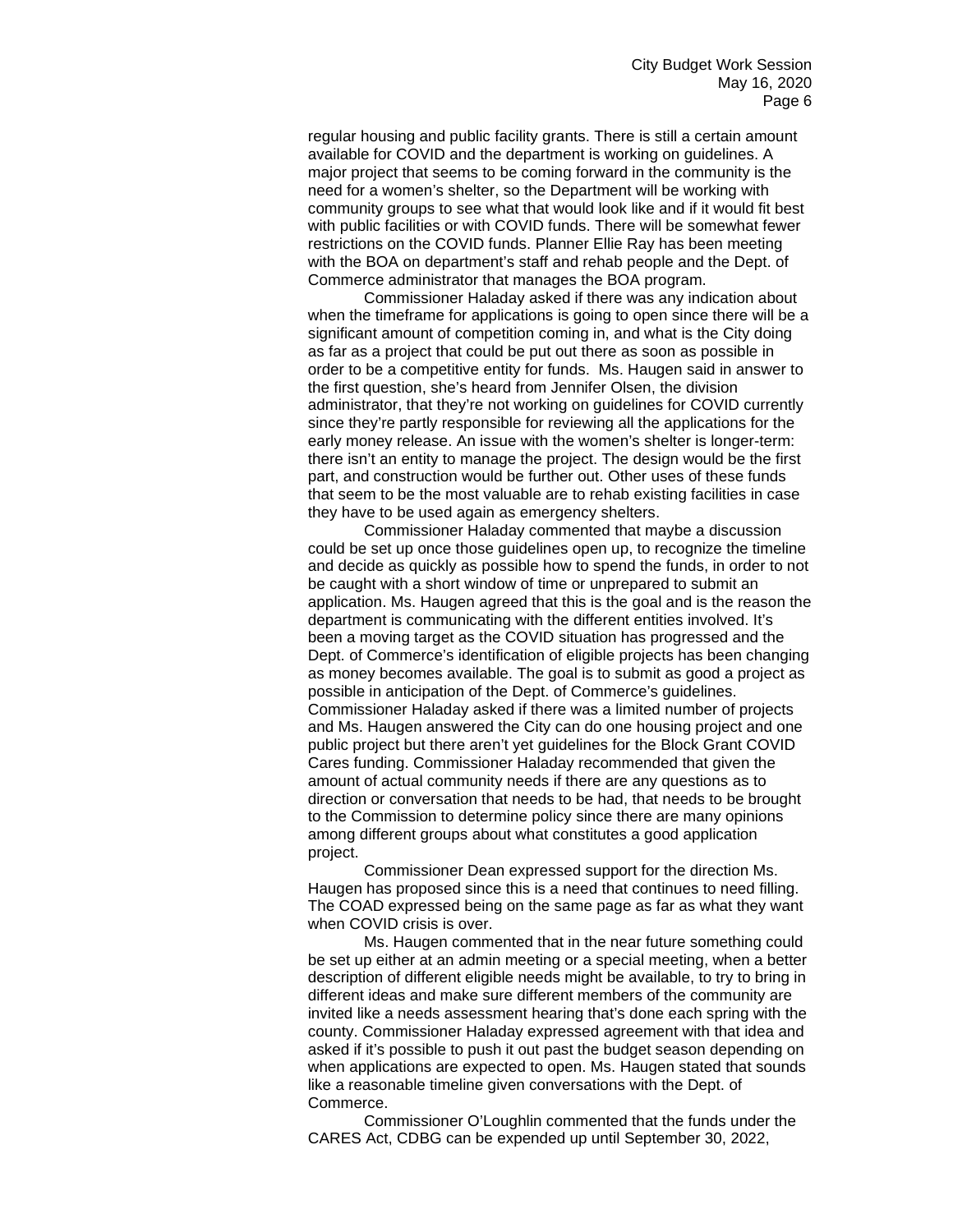unlike the Coronavirus Relief Fund that has to be expended by the end of this calendar year. Dept. of Commerce does have more time with those funds so they're holding off on providing guidance at this point.

Mr. Couey moved the discussion on to the next fund, Public Arts Projects, fund number 233 (Helena Public Art Committee). Susan Steffens, HPAC Chair, was present via Zoom. Peggy Benkelman, HPAC Coordinator, was present via Zoom. Looking at the overview, the transfer in for \$12,000 is the City's contribution and the \$30,000 is the Boundy sculpture private donation. The expenses correlate to those revenues, and the reserve is still pretty healthy.

Ms. Steffens asked about the \$30,000 and if that's including taking out the traffic signal boxes. Mr. Couey explained that is a dedicated amount towards the Boundy sculpture. The \$9200 amount is for the traffic signal boxes.

Ms. Benkelman stated that under account 3099, Contracted Services, HPAC did spend \$5000 towards the Equity Fountain this year, which is not noted in the budget. Mr. Couey stated that should be included with the \$7,000 shown under FY2020 Projected.

Mayor Collins asked as a point of order if people could identify themselves before commenting.

Ms. Benkelman commented she was talking with Mr. Couey and Ms. Steffens about Other Contracted Services and wanted to note that several years ago the City donated \$5,000 along with HPAC towards the Equity Fountain and that was done about three months ago. Mr. Couey clarified that this is in reference to the \$7,000 under FY2020 Projected.

Commissioner O'Loughlin asked about this fund having an ending balance for FY20 of \$31,000 and that amount having grown. Some of that is the private donation but is that \$30,000 going to be fully expended? Mr. Couey confirmed that was correct. Commissioner O'Loughlin noted that one area of concern, since the ghost sign project hasn't come up yet, is that traditionally HPAC has prioritized its expenditures and spent its budget. Looking at the ending cash balance, they could prioritize the ghost signs project and use part of those funds along with private donations to do that project. Mr. Couey confirmed that was correct and explained the private donations in the past haven't been substantial. Most of the HPAC funding is from the City's contribution, so that buildup in the fund balance consists mostly of City contributions, so HPAC could opt to have the ghost signs project come out of this fund. There is additional funds in here that if the City is going to keep giving \$12,000-15,000 per year for HPAC to use, unless it's being saved for a long-term goal or big project. Commissioner O'Loughlin commented that hasn't traditionally been the case but ultimately if the Commission wants to provide additional funding to HPAC it should be through this fund not through the City Manager's budget to avoid further confusion on where funds are to be expended like there's been with this turnover. Commissioner O'Loughlin said her inclination was to reduce the City Manager amount and have HPAC use their balance if they choose to.

Commissioner Dean expressed agreement with Commissioner O'Loughlin and that this would reduce the likelihood of this kind of confusion in the future, and having multiple people using one pot of money.

Commissioner Haladay commented that when the Commission started giving money to HPAC under Commissioner Noonan a few years ago, the goal was to contribute towards what everyone liked to say about making Helena "The Best Small Arts Town in America." That's a wonderful expenditure campaign but not quite in execution. This also breathed new life into HPAC and got people interested in and talking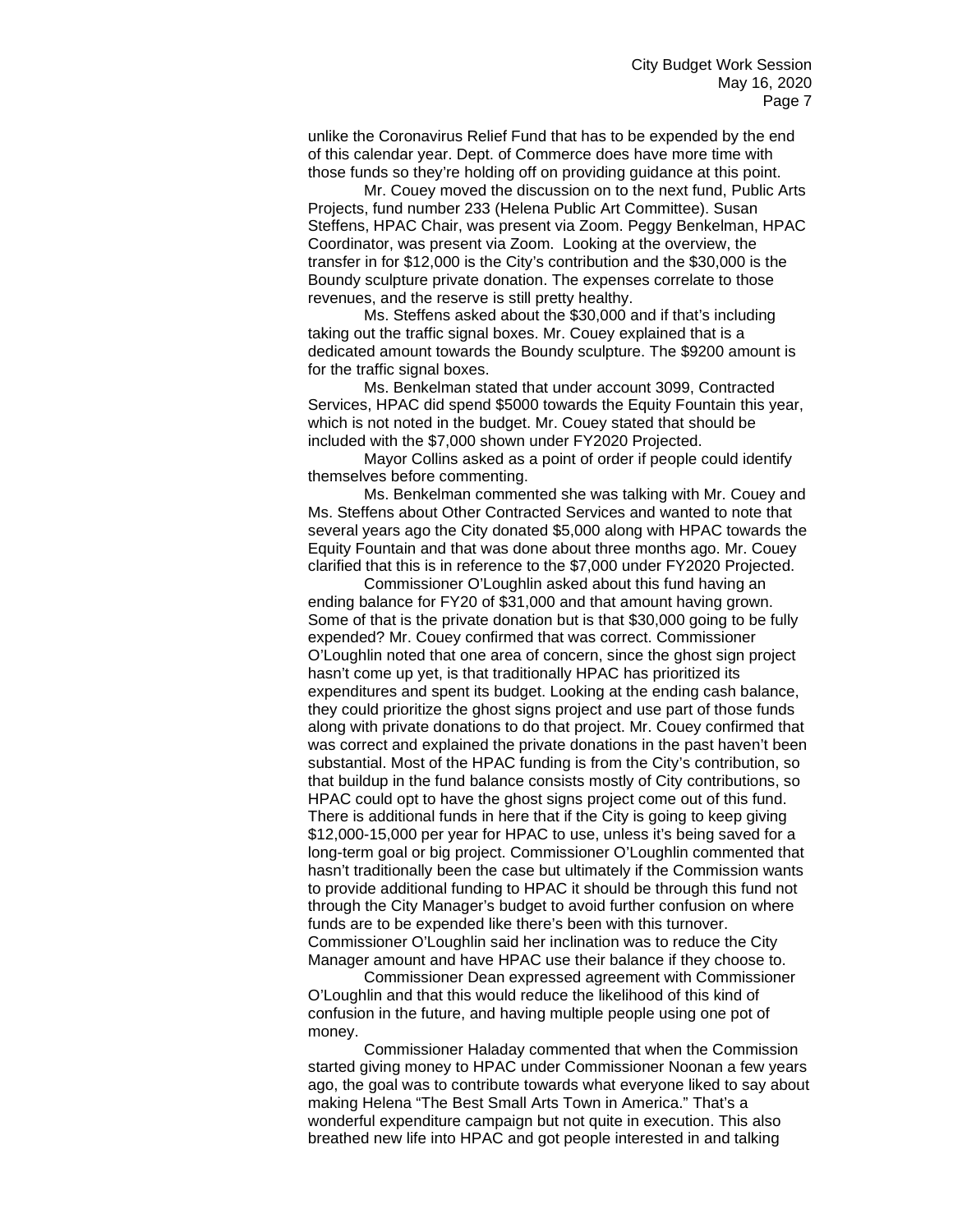about long-term projects. It's accurate to say that it's ok to provide funds to HPAC and for them to sit on those reserves for a period of time as long as there's a clearly articulated reason for doing that, such as building up to specific big project. It's important to make sure that all HPAC projects that they're either asking for funds or prioritizing funds for are in this specific fund so it can be clearly seen how the money's being spent and what it's being saved for. It should not be floating between Commission priorities and City Manager priorities which confuses things.

Commissioner Haladay asked for more details on some of these projects that he's not familiar with. One question for Ms. Steffens – in a letter the other day there was an indication that RFPs are put out; he doesn't recall the arrangement but is it correct that the HPAC's structure is technically under and answers to the Commission or the City Clerk's office? He's asking for a larger-scale conversation about whether or not RFPs necessarily go out or if for projects that call for RFPs if there needs to be a conversation about them and who's making those decisions, and ultimately when an RFP is accepted, who makes the final decision on it. Historically it's been the smaller advisory boards making decisions where it's unclear what the chain of authority is, that end up causing headaches later on, i.e. Beattie Street project. The Commission approved Beattie Street based on the recommendation by Helena Open Lands Management Advisory Committee (HOLMAC), a one-line item in an open lands document. It also happened with the Directional Trail project. Both of these projects became large-scale discussion pieces. Here there's a similar situation where these projects are identified by one-line budget items. If there's potential for needing to clear up confusion later on or answer questions from the public about why a project was funded, there needs to be a better conversation upfront about it or just wait until problems arise later. Commissioner Haladay commented he doesn't necessarily have a problem with these projects but the Commission needs to put additional thought into what the actual approval process for these projects is that keeps the HPAC moving forward with its recommendations, providing the HPAC with funds, prioritizing projects according to subject matter experts while ultimately keeping in mind it's the Commission that has to stand by these projects not members of the advisory board. Commissioner Haladay asked Ms. Steffens for an explanation of the \$4,000 for Demonstration Helena and the \$9,211 for FY21 Unknown Projects.

Ms. Steffens explained of the \$4,000, half of that is being used for Brynn Holt's work on the sculpture in the park by the Library that needed maintenance. For the FY21 Unknown Projects, these are seven traffic signal boxes which was worked on in conjunction with MDT and approved by the Commission some time ago. There were 75 different submissions but further decisions can't be made until the State's moved into the next phase of COVID re-opening. As far as the Ghost Signs projects, if there's any funds left at the end of the year, this project will be a priority to add to the City's contribution.

Commissioner Haladay asked Ms. Steffens and Ms. Benkelman if HPAC coordinates RFPs when they go out with the City Attorney's office. Ms. Steffens confirms that they do go through that process. Commissioner Haladay asked if HPAC coordinates RFPs or any documents being tendered with the City Attorney's office or through City Manager's office before they're sent out, signed, etc. Ms. Benkelman answered HPAC is not allowed to let RFPs go out to the public; rather it has to go through the Manager's office. With the traffic signal boxes, they went through David Knoepke, who approved it before it was turned over, and sometimes City Attorney Jodoin looks it over also. With the Boundy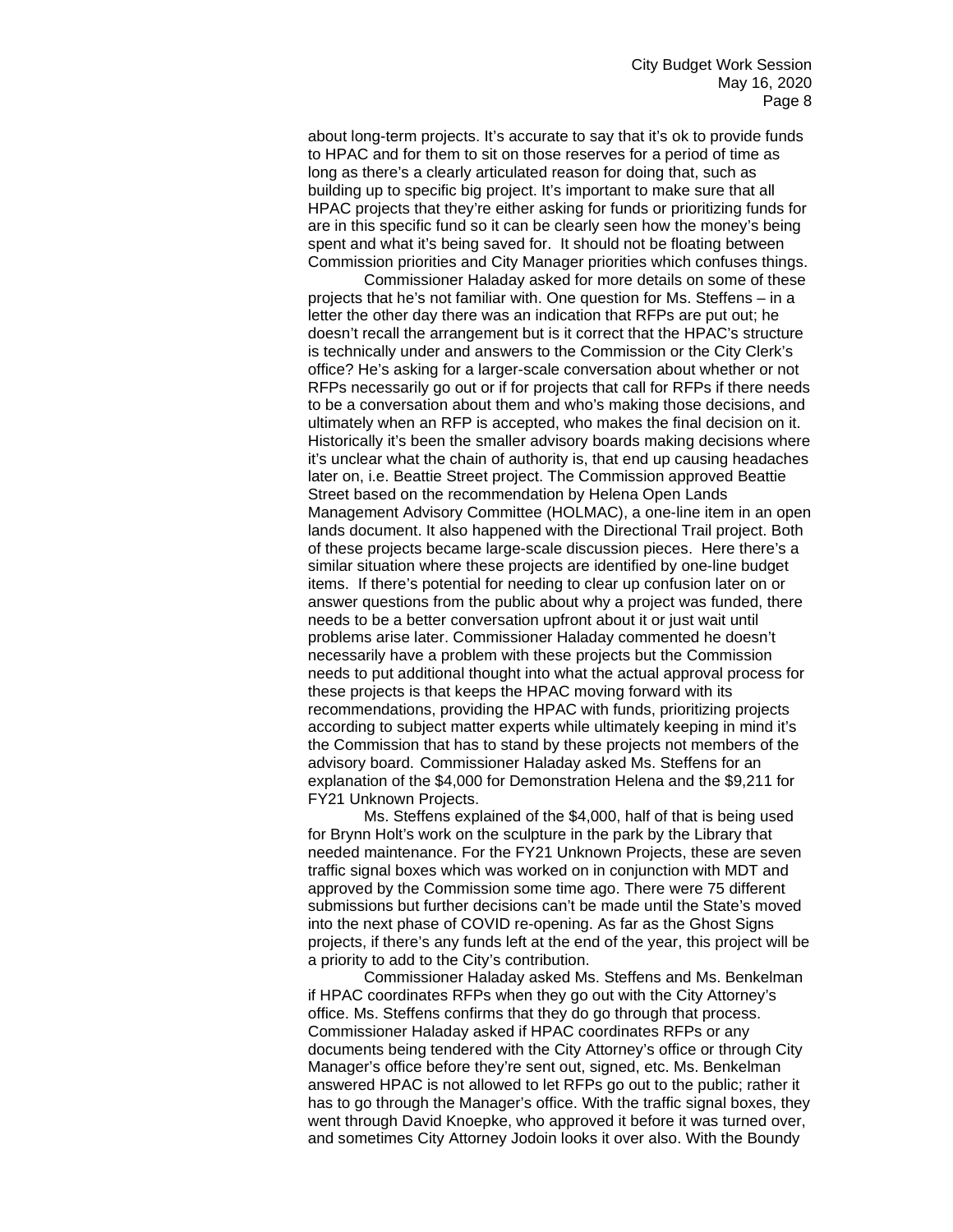sculpture, HPAC went through Parks, Recreation and Open Lands Director Kristi Ponozzo for approval.

Interim City Manager noted for the record the budget session is one hour into the allotted three hours. She indicated she will be checking regularly on what conversations need to be moved to a different session since there are still a number of funds to go through.

Commissioner Logan asked Commissioner Haladay about having a further discussion and his thoughts on if that would be done at an admin meeting. Commissioner Haladay commented he was looking at recommendations out of either/or the City Clerk's office or the City Manager's office or coordinating a discussion between them about streamlining these processes and ensuring everyone's on the same page. There's been some confusion about recommendations and action by advisory boards as far as how it all works out regarding who can do what. He expressed a preference for them to work it out at their own pace and come back to the Commission with explicit recommendations.

Mr. Couey moved the discussion on to the next fund, the Energy Loan Program, fund number 238. After that, he explained the next fund to be discussed will be Facilities and CCB, fund numbers 212-214, and 570-573 that weren't discussed at the last work session.

Going through the overview of the Loan Repayment fund, number 238, which is where the Energy Loan Program is. There have been some requests from Mr. Judge and a couple Commissioners in the range of \$100,000 to be able to fund this for the next year. Based on the performance of the General Fund, this has been set at \$50,000 for a starting point. This fund works similarly to the Water and Wastewater Service Line Programs where there aren't any expenditures; it's more of an offset of cash use. This shows the \$50,000 coming in from a transfer, no expenditures, and under the rest of the cash flow it transfers out again as a use of cash. Without any additional money beyond this \$50,000 from the General Fund, this fund has a balance of \$17,000 currently so potentially this could be increased to \$65,000 over the course of the year depending on the number of applicants.

Commissioner Dean asked for an explanation of how this process works and what happens. Mr. Couey explained about the mechanics of this loan program; an application comes in, and if the City decides to grant the loan to the resident it's a 0% interest loan with a 10 year term and a maximum of \$12,000/loan. It's then repaid annually on the resident's tax bill. Regarding the actual steps of going through the loan application process, Mr. Couey commented he's not very familiar with that aspect.

Mayor Collins asked how many applications are received on average and Mr. Couey said there haven't been many received lately. Looking at the history of the use of cash, it looks like in 2016 there were 10-12 applications received; maybe another 6-8 applications in 2017 and only one application in 2018. No applications have been received since then.

Commissioner Haladay commented about the structure of this fund being originally funded by \$200,000 of the Charter settlement when taxes were being protested, it became a revolving fund for \$12,000 loans and then every year there's a payback on a 1/10 basis since every applicant is getting a 10-year 0% interest loan. He asked if that \$17,000 is a reflection of the last round's tax payment revolving back into the fund and Mr. Couey confirmed that was correct. Commissioner Haladay commented there were a host of applications initially because there was \$200,000 available; since then, the amount has been reduced because residents have very narrow windows of time to get their applications in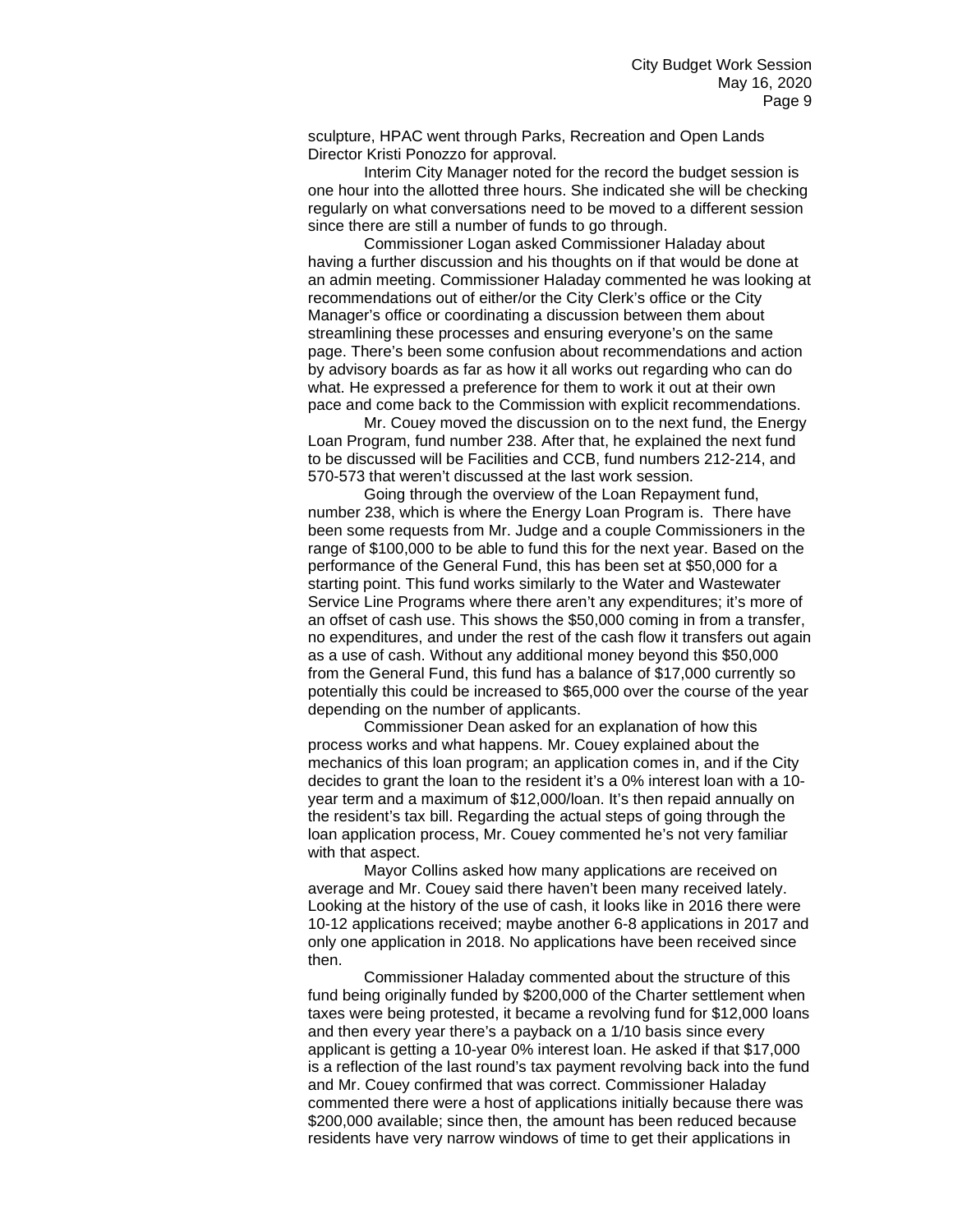before the next cycle. In the long run, the more money put into the fund, the more money cycles out. In terms of the application process, his understanding is that as long as the banks will accept the super priority of a City lien, then the process is fairly simple; according to Solar MT Community Development and Building have gotten very good at permitting these solar arrays because it's part of this type of program that's getting them done in less than 5-7 days. Theoretically a resident could have funds in hand in less than two weeks. There have only been a couple of national banks that have been problematic with accepting these priorities; local banks have been pretty good considering the smaller size of the system and likelihood that they would be made whole if a property owner defaults.

Commissioner Dean asked about the consistent issue with people accessing these solar rates because for people who are middleor lower-income don't think this is accessible or obtainable for them. First of all, how does the City prioritize people who otherwise wouldn't have any options; secondly, although it might not be this year is this an area that could be expanded. Commissioner Dean commented she'd like to see the numbers on how soon this system pays for itself, where the money comes back in.

Commissioner Haladay replied that they've seen the demand is outpacing funding opportunities. The way this is structured is there's no equity check – someone's debt/equity ratio could be 100% but they could still qualify for one of these. There's no underwriting because of the safety of the super priority of the City so all of these pieces together are seen as soft safeguards to allow unrestricted access to any individuals across the income spectrum, in a way that if someone was trying to access these dollars through a commercial bank or credit union, where they'd check on income or debt/equity ratio someone might get disqualified from the program. Commissioner Haladay said he doesn't disagree with looking at some sort of segregation of specific funds and that policy discussion should be held at a later date. For budgeting purposes they should talk about going forward even with proposed changes to the structure which can be changed any time but funding needs to be decided within the next month.

Mr. Couey said that things like the energy plan, conservation, sustainability, etc. are being prioritized at this point but he can work with everyone else involved with this program to make sure information is out there about the application process. Commissioner Dean agreed most people don't realize what a good deal this is. Commissioner O'Loughlin stated as far as the budget she's fine with leaving the \$50,000 right now as long as it's understood that's a transfer out of the general fund, which hasn't been discussed yet. A policy discussion about building up this fund in the future can be discussed later.

Mr. Couey moved the discussion on to the next fund, Community Facilities/Facilities Management, fund number 212; Bridget Johnston and Scott Burke are present. He presented an overview of expenditures including Personnel Services; Maintenance & Operating costs such as internal service charges; and Debt and Capital. He outlined Revenues Over (Under) Expenditures, Cash Balances for FY21 Adopted, Amended and Projected, and Operating Reserves.

Ms. Johnston explained about the differences that are shown in charges related to financial projects, and also about the changes in personnel costs related to the Civic Center and Law & Justice Center.

No comments or questions were received from the Commission. Mr. Couey moved the discussion to the next fund, Facilities

Management – HVCC (Visitor's Center), fund number 213. He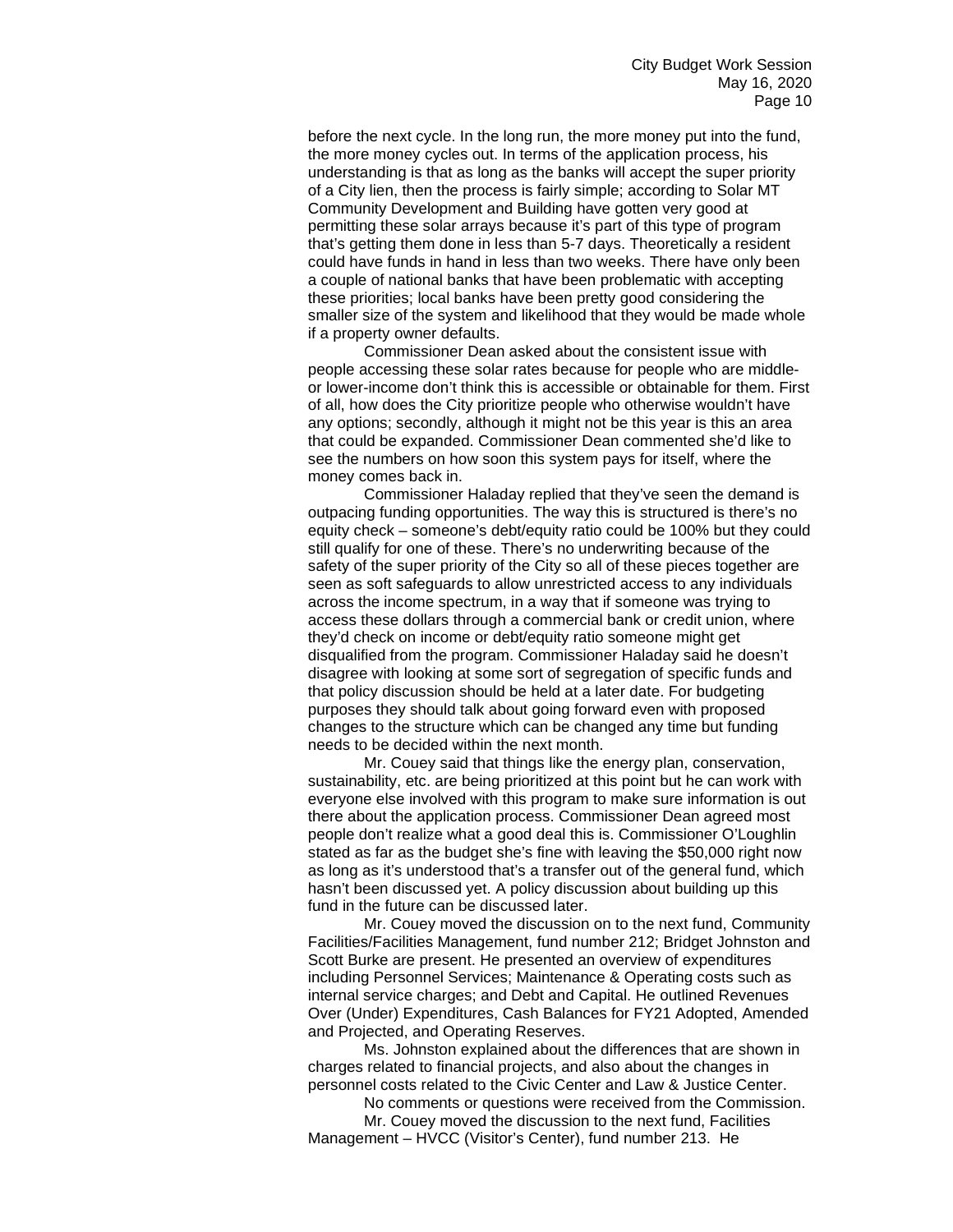presented an overview of expenditures including Personnel Services; Maintenance & Operating costs such as internal service charges; and Debt and Capital. He outlined Revenues Over (Under) Expenditures, Cash Balances for FY21 Adopted, Amended and Projected, and Operating Reserves.

Commissioner Haladay asked about some line items under Expenditures, Internal Transactions and Maintenance and Operating and asked for a clarification on the difference between Maintenance and Operating line item and the Building M&O Charge under Internal Charges, and Mr. Couey provided an explanation on that point. Mr. Burke and Ms. Johnston agreed with Mr. Couey's explanation.

Mr. Couey moved the discussion to the next fund, the Neighborhood Center fund number 213. He presented an overview of expenditures including Personnel Services; Maintenance & Operating costs such as internal service charges; and Debt and Capital. He outlined Revenues Over (Under) Expenditures, Cash Balances for FY21 Adopted, Amended and Projected, and Operating Reserves. No comments or questions were received from the Commission.

Mr. Couey moved the discussion to the next fund, the City-County Building Fund, fund number 570. He presented an overview of expenditures including Personnel Services; Maintenance & Operating costs such as internal service charges; and Debt and Capital. He outlined Revenues Over (Under) Expenditures, Cash Balances for FY21 Adopted, Amended and Projected, and Operating Reserves.

Commissioner O'Loughlin asked about the \$600,000 in debt that was taken on and if the County was also taking on a matching amount, and if that means the debt service is paid 50/50. Mr. Couey said no and explained how this fund was set up and owned by the City, how that impacts a loan taken out specifically on this fund rather than by the City or the County, and how the costs are recovered through rent. Mr. Burke explained that the debt service is in proportion to the percentage of the building being used by the City. Commissioner Haladay and Mr. Couey commented on Commissioner O'Loughlin's inquiry as to whether this is a landlord or a tenant issue.

Mr. Couey moved the discussion to the next fund, the City-County Building Mail, fund number 571. He presented an overview of expenditures including Personnel Services; Maintenance & Operating costs such as internal service charges; and Debt and Capital. He outlined Revenues Over (Under) Expenditures, Cash Balances for FY21 Adopted, Amended and Projected, and Operating Reserves. No comments or questions were received from the Commission.

Mr. Couey moved the discussion to the next fund, the City-County Building Telephone, fund number 572. He presented an overview of expenditures including Personnel Services; Maintenance & Operating costs such as internal service charges; and Debt and Capital. He outlined Revenues Over (Under) Expenditures, Cash Balances for FY21 Adopted, Amended and Projected, and Operating Reserves. No comments or questions were received from the Commission.

Mr. Couey moved the discussion to the next fund, the City-County Law & Justice Building, fund number 573. He presented an overview of expenditures including Personnel Services; Maintenance & Operating costs such as internal service charges; and Debt and Capital. He outlined Revenues Over (Under) Expenditures, Cash Balances for FY21 Adopted, Amended and Projected, and Operating Reserves.

Interim City Manager Reed brought up a point of clarification about a loan for expenditures for this entire building that are not related to the Municipal Court and Mr. Couey confirmed this was correct. Mr.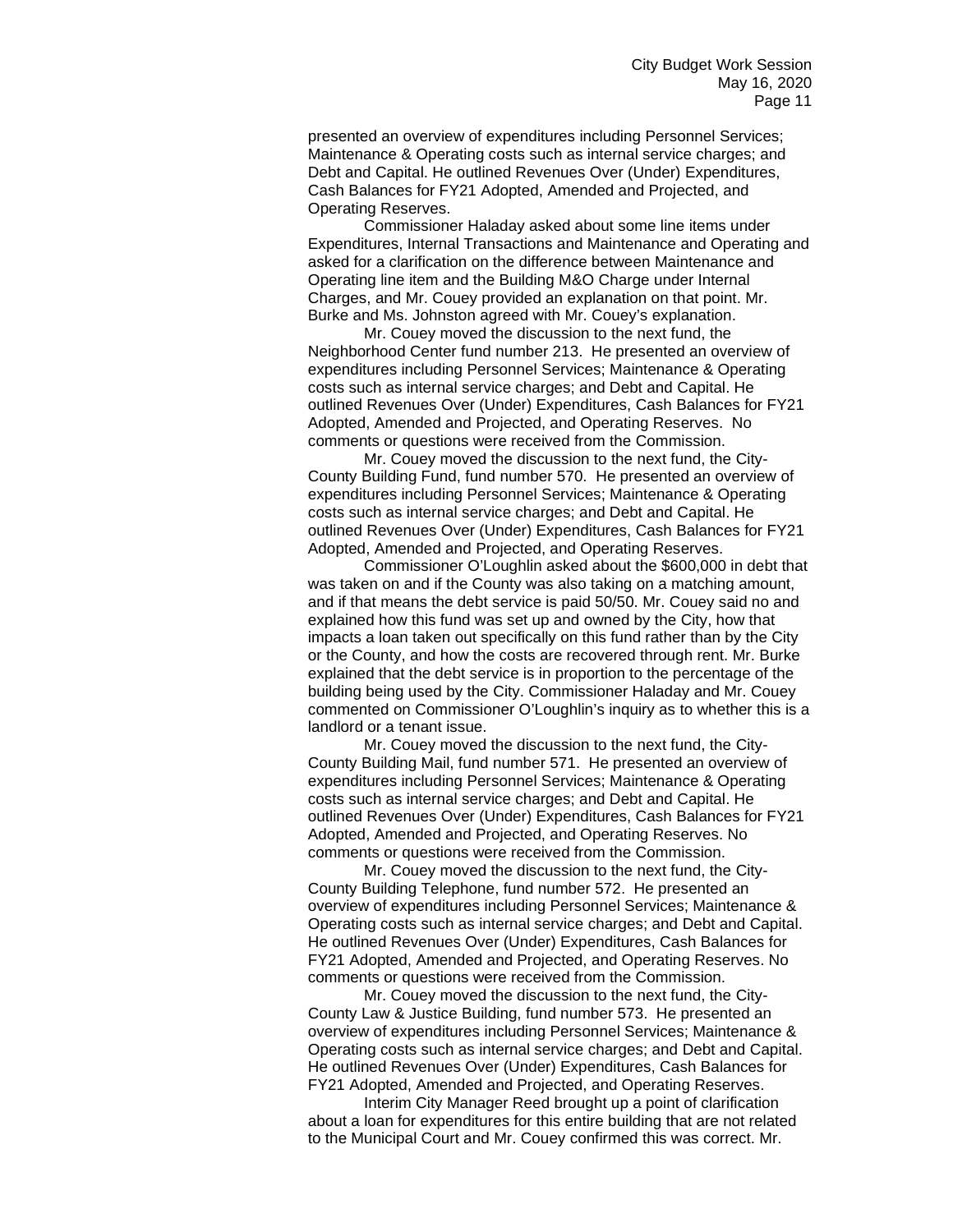Couey also pointed out some specific tenant/landlord-related line items per Commissioner Haladay's earlier question.

Commissioner O'Loughlin asked some follow-up questions to Interim Manager Reed's earlier comment about the \$500,000 loan for long-term debt and whether those costs are reflected in the budget. Mr. Couey provided clarification that there is still ongoing discussion about the cost of the building; as far as the budget funds have been budgeted as a transfer in from the general fund for this fiscal year. He also clarified that the amount transferred from the general fund is a particular issue for discussion today since this amount of \$150,000 had originally been requested in December 2019 under former City Manager Cortez.

Mayor Collins expressed agreement with Commissioner O'Loughlin in questioning that amount being transferred from the general fund. Commissioner Haladay asked follow-up questions about the \$500,000 Intercap loan and inquired of Troy Sampson about additional details about certain landlord/tenant expenditures and how much more funding will need to be brought in from the general fund. Mr. Couey explained in more depth about what these specific loans are for relative to the building and municipal court remodel, as well as a breakdown of other costs. Commissioner Haladay commented on the numbers and breakdowns that were initially provided by Mosaic compared to the numbers that are being looked at today, and the current floorplan which is an increase in size of 25% which may or may not be necessary. It's unclear at this point what plan the City is moving forward with.

Interim City Manager Reed acknowledged Commissioner Haladay's comments and concerns but stated this discussion which is needed can't be addressed efficiently at today's work session. She recommended this conversation be moved to a reserve date since this is a larger conversation than there is time for today.

Commissioner Haladay expressed further concerns about approving the current plan as it is now but potentially having to appropriate a large amount of funds or in the future having to do a budget amendment, if the numbers are off, since this project has to get done by end of October or end of November. The critical thing is for the Commission to have an understanding of what's being funded by these loans and where funds are being moved from the general fund; or more debt might need to be taken on to pay for this; or total space usage and buildout might need to be reconsidered. Commissioner Dean commented about the timeline for the project and asked about court's plan after they've been kicked out of the current location in November.

Interim City Manager Reed reminded everyone of the need to be efficient with the remainder of the time left – there is one hour to go in this Zoom session.

Mr. Couey moved the discussion to the next fund, Police Projects and Reimbursement, fund number 215. Chief Hagen and Farah Lane were present. He presented an overview of expenditures including Personnel Services; Maintenance & Operating costs such as internal service charges; and Debt and Capital. He outlined Revenues Over (Under) Expenditures, Cash Balances for FY21 Adopted, Amended and Projected, and Operating Reserves.

Chief Hagen explained that this fund is where the money goes from charges for extra police services at sporting and special events. They keep the hourly rate billed for these services in order to have adequate reserves.

Commissioner Dean asked about the number of events that have been cancelled and unknown factors going forward and if that's reflected in the projected budget. Mr. Couey explained how this this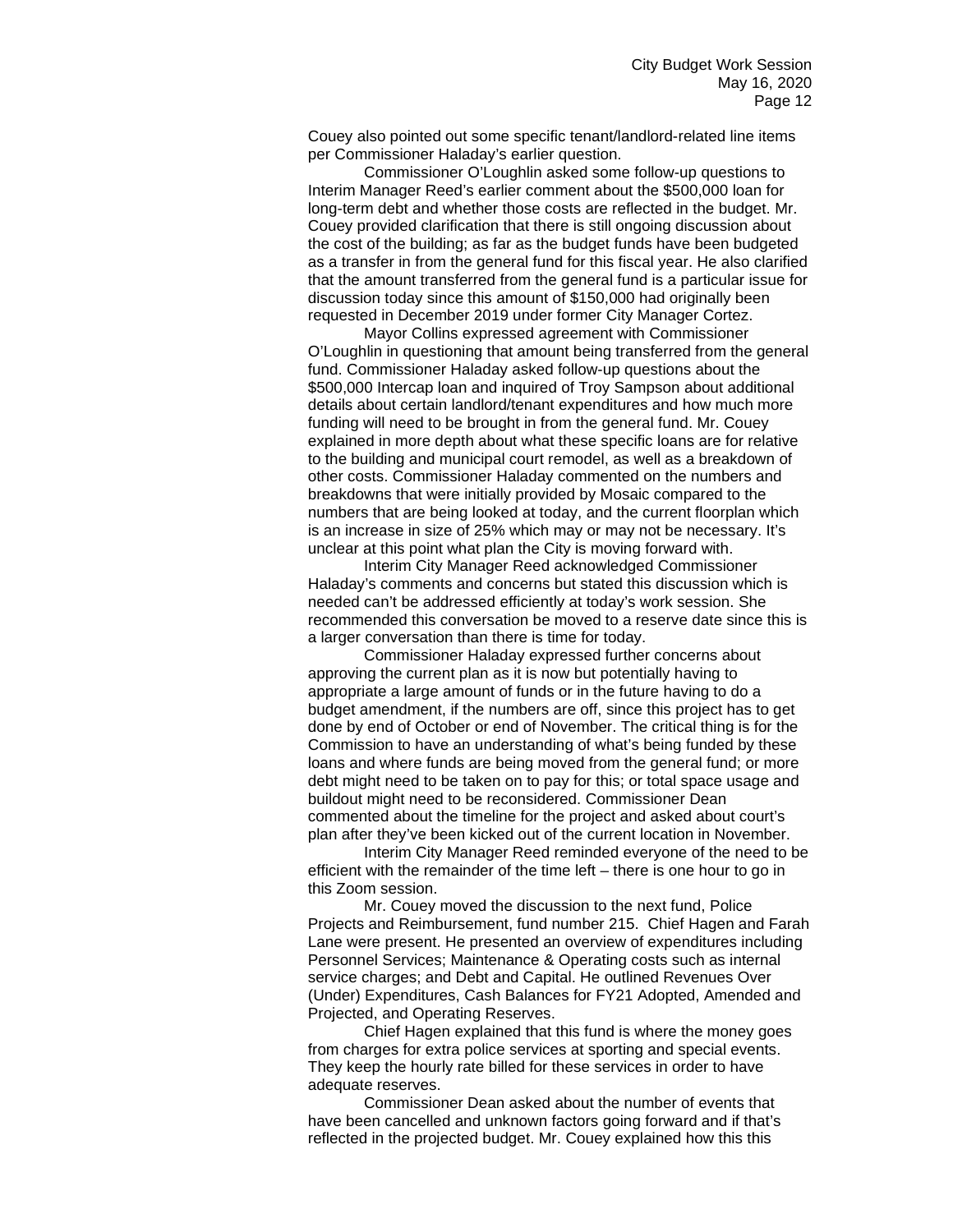particular fund operates and how the budget ends up reflecting expenditures and revenues. Chief Hagen elaborated that the only thing they've used this fund for since the onset of COVID-19 is contracting out to East Helena where they're short on officers.

Mr. Couey moved the discussion to the next fund, Law Enforcement Block Grant, fund number 217. He presented an overview of expenditures including Personnel Services; Maintenance & Operating costs such as internal service charges; and Debt and Capital. He outlined Revenues Over (Under) Expenditures, Cash Balances for FY21 Adopted, Amended and Projected, and Operating Reserves.

Chief Hagen added that this grant is a Department of Justice Edward J. Burns Memorial Grant which the City applies for both for the Helena PD and Lewis & Clark County Sheriff's Department. Of the dollar amount awarded the HPD gets most of the funding while the Sheriff's Department gets about 1/3. No questions or comments were received from the Commission.

Mr. Couey moved the discussion to the next fund, 911 Emergency Program, fund number 218. He presented an overview of expenditures including Personnel Services; Maintenance & Operating costs such as internal service charges; and Debt and Capital. He outlined Revenues Over (Under) Expenditures, Cash Balances for FY21 Adopted, Amended and Projected, and Operating Reserves.

Chief Hagen explained that this fund is based on phone taxes so it's a small amount that has gone down over the years. It's mostly used to pay for contracted services and equipment at the 911 center. There's a line item of \$470,000 which is a grant for a new phone system. The reserve is for future equipment.

Commissioner O'Loughlin asked about the increase in the cash ending balance and Chief Hagen explained that through FY2020 there was a larger transfer into the 219 fund, the SSD fund to cover dispatch and records salaries. For this year, the increase relates to the \$470,000 grant. Mr. Couey provided further comments on this point.

Commissioner Logan asked Chief Hagen about the State taking over the radio system and if a description of that could be provided as well as what impact that will have on this particular fund. Chief Hagen provided background information and explained how it relates to the fund.

Mr. Couey moved the discussion to the next fund, Support Services Division, fund number 219. He presented an overview of expenditures including Personnel Services; Maintenance & Operating costs such as internal service charges; and Debt and Capital. He outlined Revenues Over (Under) Expenditures, Cash Balances for FY21 Adopted, Amended and Projected, and Operating Reserves.

Chief Hagen commented on the increase in savings in personnel expenses for the past year, since the dispatch center was running on minimal staffing.

Commissioner O'Loughlin asked Chief Hagen for an update on additional funding that was available in the CARES Act through the Byrne Jag Act and if the City will receive any of those funds. Chief Hagen said the City did recently receive the grant award and he will bring it to the June 8 Commission meeting for acceptance. Commissioner O'Loughlin inquired which fund that grant would go into; Ms. Lane explained it would go to 217 and Commissioner O'Loughlin asked if that should be reflected in the budget. Mr. Couey said that can be updated since this only was awarded this week. Chief Hagen said this will apply to this fiscal year and they have two years to spend this money.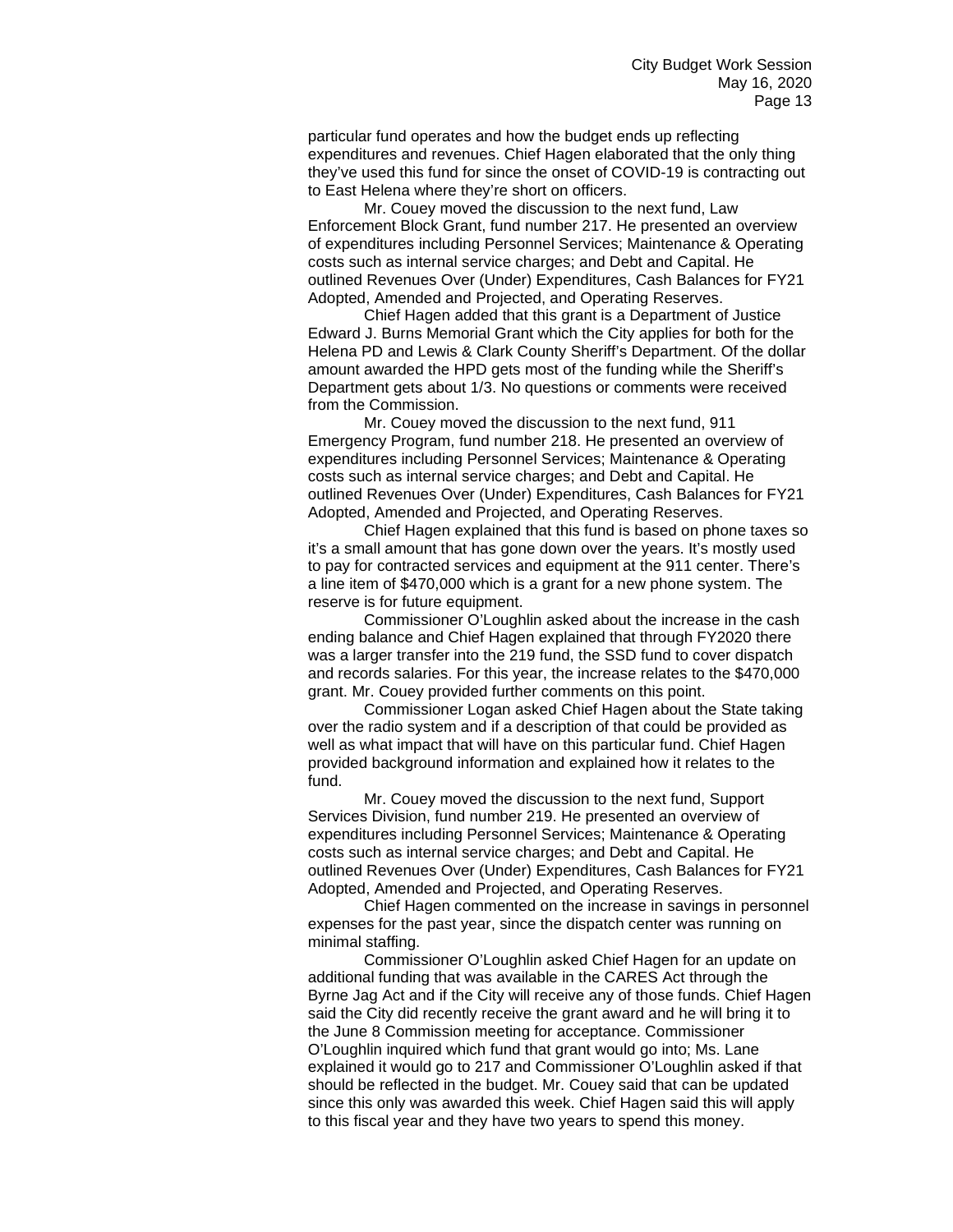Mr. Couey moved the discussion to the next fund, Watershed Projects, fund number 246. Parks, Recreation and Open Lands Director Kristi Ponozzo was present. He presented an overview of expenditures including Personnel Services; Maintenance & Operating costs such as internal service charges; and Debt and Capital. He outlined Revenues Over (Under) Expenditures, Cash Balances for FY21 Adopted, Amended and Projected, and Operating Reserves.

Director Ponozzo provided background information about this particular fund and commented on the particulars of changes seen in the budget. No comments or questions were received from the Commission.

Mr. Couey moved the discussion to the next fund, Open Space District Maintenance, fund number 235. He presented an overview of expenditures including Personnel Services; Maintenance & Operating costs such as internal service charges; and Debt and Capital. He outlined Revenues Over (Under) Expenditures, Cash Balances for FY21 Adopted, Amended and Projected, and Operating Reserves.

Director Ponozzo provided comments on this open space assessment and explained some of this related to the Beattie St. trailhead project and managing that.

Commissioner Haladay asked for comments from Director Ponozzo on the historic use of these funds for fuel mitigation and if these funds have been used to leverage any grants for fuel mitigation in the South Hills area around Helena. Director Ponozzo provided background information regarding that point.

Commissioner O'Loughlin asked about line 3099 Other Contracted Services and what the \$600,000 from FY20 was for. Mr. Couey explained that related to the Beattie St. trailhead project. Commissioner O'Loughlin asked follow-up questions related to the projected budget for FY21 for that line item and what the difference there is about. Director Ponozzo provided more details and background information.

Commissioner Haladay expressed appreciation for the value of this fund for all of Helena and anyone who owns property here, as compared to other municipalities. He has received positive feedback from property-owners who are in favor of increasing this particular fund. Especially in light of the COVID-19 crisis and citizens' need to get outdoors, this fund provides an invaluable resource thanks to the foresight of previous City Commissions.

Mr. Couey moved the discussion to the next fund, Urban Forestry, fund number 237. He presented an overview of expenditures including Personnel Services; Maintenance & Operating costs such as internal service charges; and Debt and Capital. He outlined Revenues Over (Under) Expenditures, Cash Balances for FY21 Adopted, Amended and Projected, and Operating Reserves.

Director Ponozzo provided additional details about the increase in this assessment in order to have additional staff and equipment.

Commissioner Haladay expressed appreciation for the value of this particular fund for Helena overall, especially regarding boulevard trees and how they positively impact local property values.

Mr. Couey moved the discussion to the next fund, Storm Water Utility, fund number 245. Phil Hauck was present. Mr. Couey presented an overview of expenditures including Personnel Services; Maintenance & Operating costs such as internal service charges; and Debt and Capital. He outlined Revenues Over (Under) Expenditures, Cash Balances for FY21 Adopted, Amended and Projected, and Operating Reserves.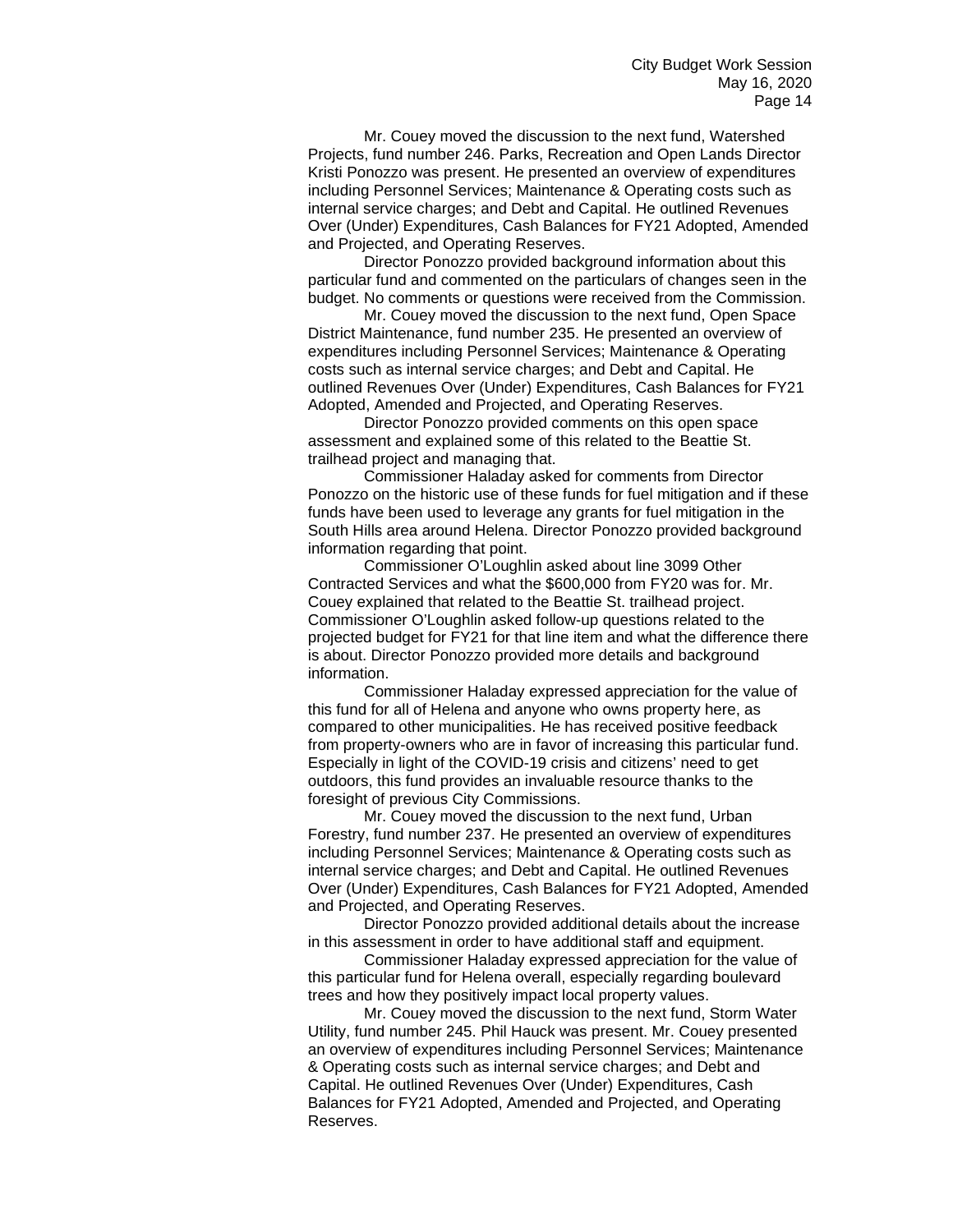Mr. Hauk provided brief commentary on the budget overall and the direction it's going.

Commissioner Dean asked about the transmission distribution main and how expenditures would look in a normal year. Mr. Hauk explained these fluctuate depending on the amount of cash that's been accumulated for different projects.

Mr. Couey moved the discussion to the next fund, Gas Tax, fund number 240. Transportation Systems Director David Knoepke was present. Mr. Couey presented an overview of expenditures including Personnel Services; Maintenance & Operating costs such as internal service charges; and Debt and Capital. He outlined Revenues Over (Under) Expenditures, Cash Balances for FY21 Adopted, Amended and Projected, and Operating Reserves.

Commissioner Logan asked for details on the \$575,000 of Commission-approved priorities and how could those funds be spent. Mr. Couey explained at some point an explanation has to be provided about how the funds will be used before they're received. Director Knoepke provided additional clarification about the prioritization and indicated that is currently Rodney Street.

Commissioner O'Loughlin asked if in the budget that could be described as Rodney Street for reasons of clarity so people understand what that line item is. Mayor Collins agreed and said that could be done.

Mayor Collins asked for any public comments. Interim City Manager Reed asked if one more fund could be discussed even if the meeting runs 10 minutes over. After taking this one last fund, public comment will be received.

Mr. Couey moved the discussion to the next fund, New Gas Tax, fund number 241. Mr. Couey explained how this particular fund works with allocations per fiscal year; this fund has to identify specifically what money will be used for and this will be for Rodney Street Phase 2.

Director Knoepke indicated a resolution will come before the Commission shortly regarding the allocation of these funds.

Mr. Couey moved the discussion to the next fund, Streets & Traffic, fund number 201. Mr. Couey presented an overview of expenditures including Personnel Services; Maintenance & Operating costs such as internal service charges; and Debt and Capital. He outlined Revenues Over (Under) Expenditures, Cash Balances for FY21 Adopted, Amended and Projected, and Operating Reserves.

Commissioner Dean asked about street maintenance and the increase in salaries, and Director Knoepke answered those are step increases and reclassifications for this year. Commissioner Dean asked about ADA compliance and what that line item includes; Director Knoepke explained that's mill and overlay projects.

Commissioner Haladay asked for an explanation of the FY21 projects Benton Turn Lanes and 8th Street, and Director Knoepke provided more details and background information on both projects.

Commissioner O'Loughlin asked about the Knight Street project, about some of the numbers in this fund and if this project is not moving forward in FY21. Director Knoepke indicated at this point there's no money allocated for Knight Street but that discussion could be held again about bring it back as a capital project. Commissioner O'Loughlin asked for clarification on the funding allocated to Rodney Street Phase 2 and if what's needed for this project is the three funds combined. Director Knoepke answered that's an estimate at this point since the final design isn't done but the expectation is the cost for this project will be high. Commissioner O'Loughlin asked about the Lawrence St./Warren sidewalks and if any public outreach has been initiated for this yet similar